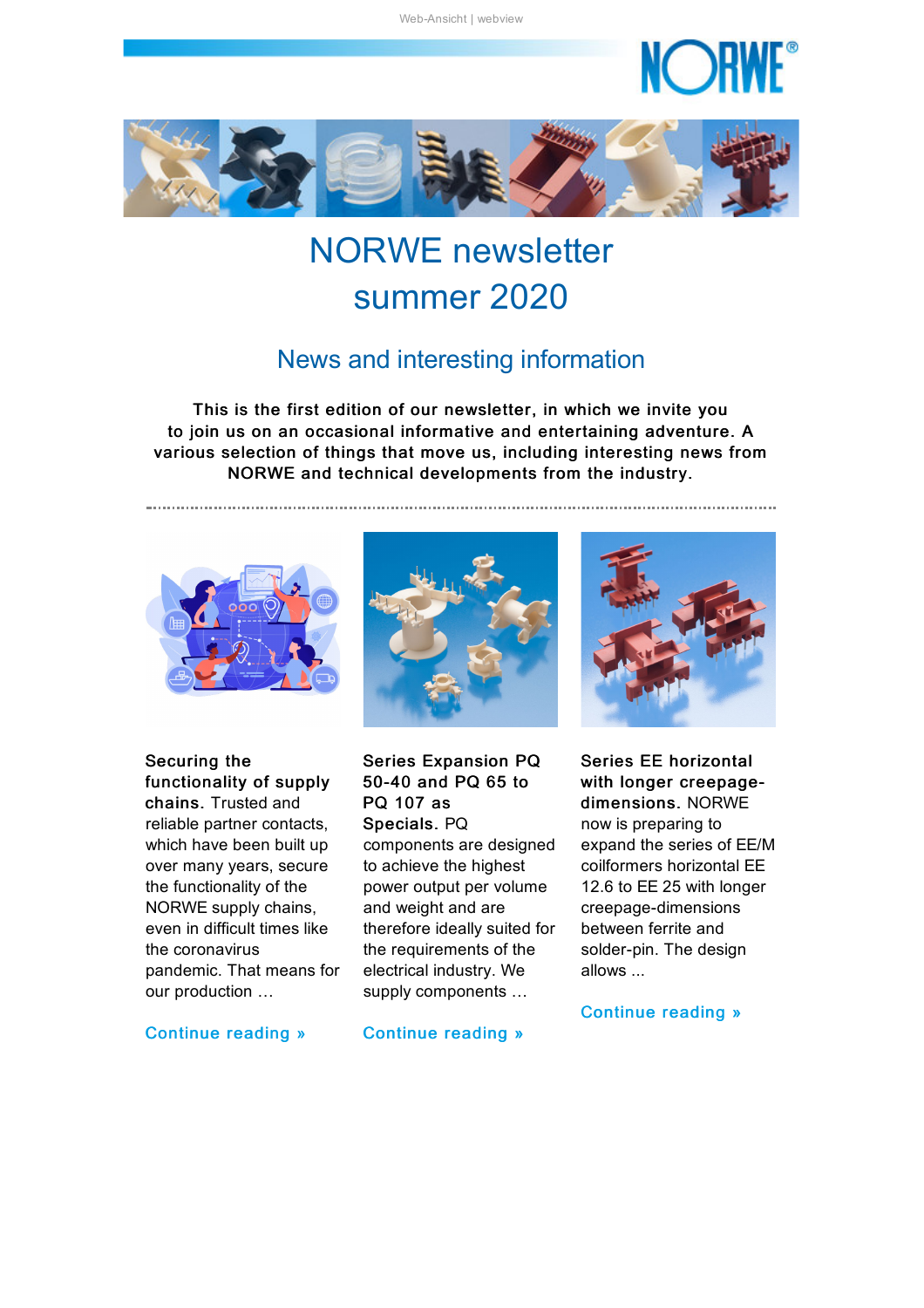



These industries appreciate both – our solutions and our special know-how, starting together in the development phase. Lighting technology, emobility, e-motor technology, Telecommunications, Medical technology, Industrial electronics, Transformers manufacturing, Automation technology, Alternative energy supply, Aerospace, Sensor technology, Automotive suppliers – Take advantage ...

Environmental protection in coilformer production. NORWE is aware that all activities with and around the products have a direct or indirect influence on the environment. 100% green energy for the whole production is a milestone ...

[Continue](#page-4-1) reading »

<span id="page-1-0"></span>



#### Material with halogenfree flame

protection. The maximum possible protection of people and environment has always been of great importance. This is documented by a certified environmental management system, of which one of the aims is an increased use …

[Continue](#page-5-0) reading »

#### [Continue](#page-4-0) reading »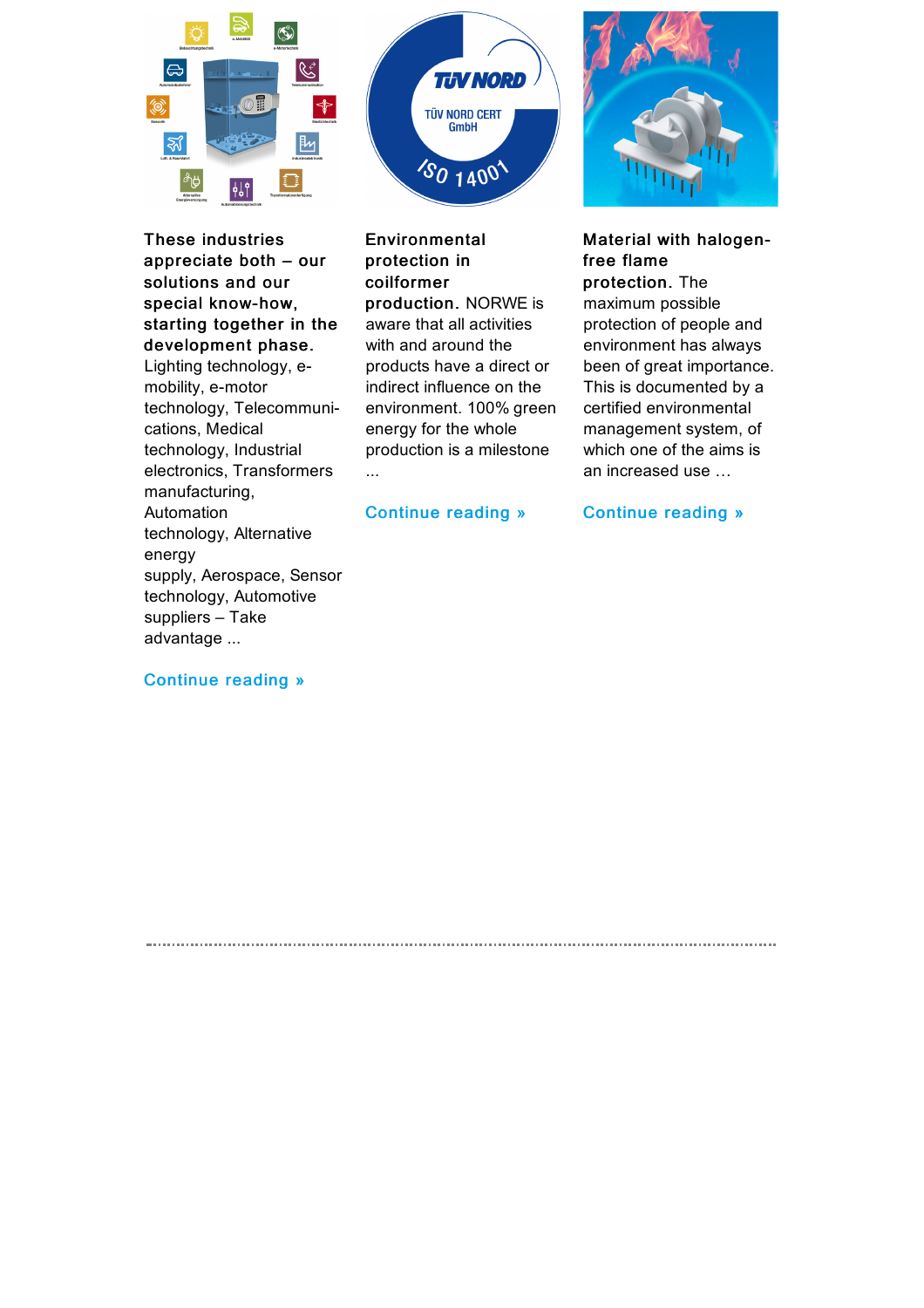

### Securing the functionality of supply chains

Trusted and reliable partner contacts, which have been built up over many years, secure the functionality of the NORWE supply chains, even in difficult times like the coronavirus pandemic. That means for our production as far as possible no bottlenecks due to a lack of material and, as a result, almost for our customers unrestricted delivery capability for orders from our standard range of around 25,000 different items as well as a large number of special designs.



Customers are welcome – of course, we look forward to meeting you in person. It goes without saying that NORWE complies with all safety measures, including distancing and hygiene guidelines.

All international and national exhibition appearances for 2020 have been canceled, not least as a precautionary health measure. This has meant we have been forced to miss out on important personal contacts and meetings, which are a key element of our corporate philosophy. In this context, we only can hope that the further course of the pandemic will allow things to liven up again in 2021.

As an alternative, we will continue to optimise and expand on our information and communication channels. Currently you can also find us on [LinkedIn.](https://taadea104.emailsys1a.net/c/177/3129671/0/0/0/122521/42c71baf50.html?testmail=yes)



<span id="page-2-0"></span>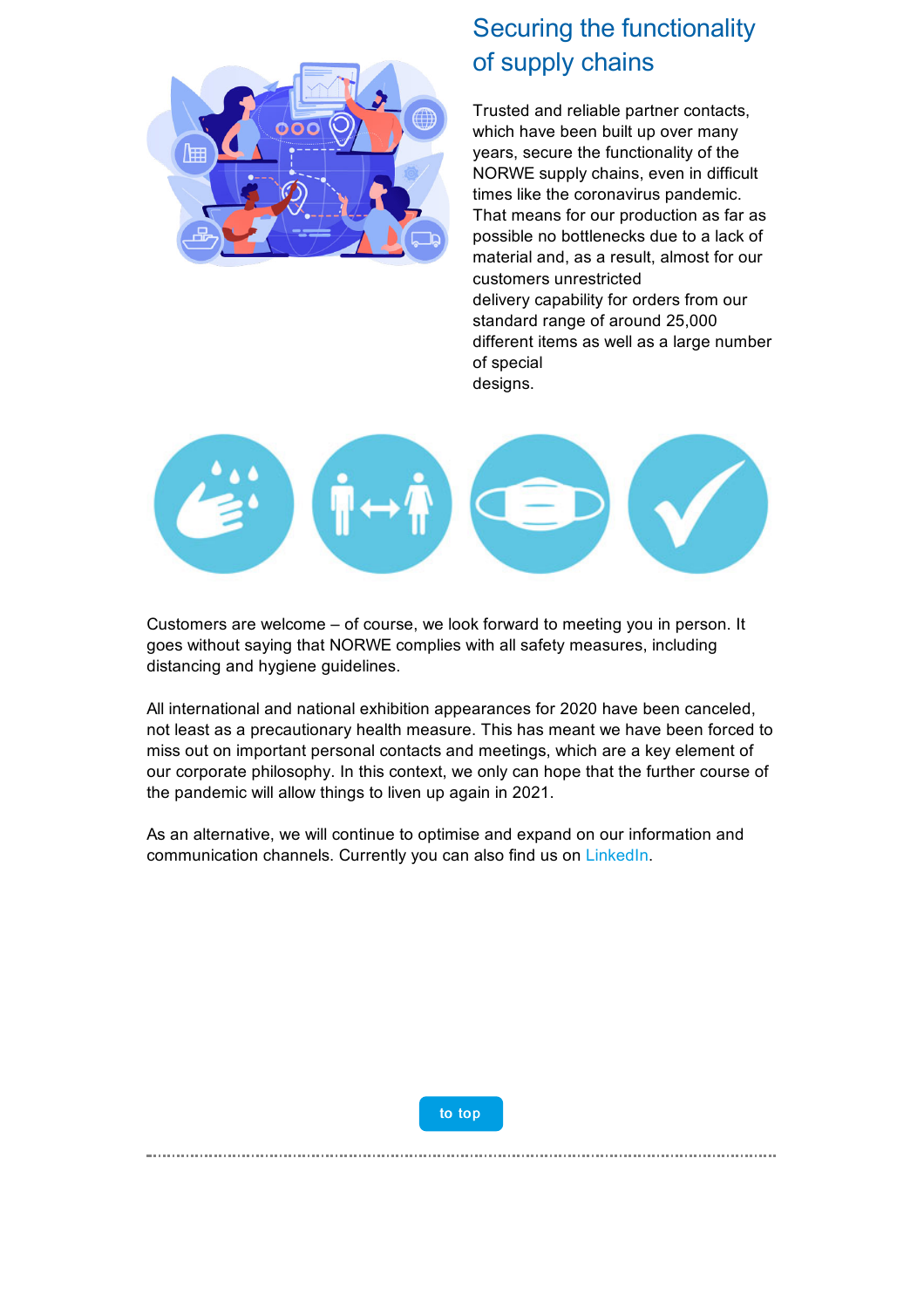

### Series Expansion PQ 50-40 and PQ 65 to PQ 107 as Specials

PQ components are designed to achieve the highest power output per volume and weight and are therefore ideally suited for the requirements of the electrical industry. We supply components made in high quality thermoplastics, matching your production requirements – click here for more [information](https://taadea104.emailsys1a.net/c/177/3129671/0/0/0/122477/bb499778ef.html?testmail=yes)

The coilformers from size PQ 20 to PQ 107 with special design are suitable for winding with thick wires, flat wires, round- or profiled litz wires and foils.



### PQ 16 to PQ 50 Coilformers with Solder-Pins

The very interesting PQ-Series provides maximum power output with a minimum requirement on weight and volume. The NORWE PQ-Series with vertical magnetic axis uses only a small area on the pcb.

The coilformers are suitable for NC winding machines. The pins are dual-in-line. Binding-on of the wire is axial, and tension relieved by routing around the plastic "noses". The coilformers have plastic "stand-offs" to avoid cold-solder joints into the  $pcb - click$  here for more [information](https://taadea104.emailsys1a.net/c/177/3129671/0/0/0/122481/2ec16a61db.html?testmail=yes)

<span id="page-3-0"></span>



to [top](#page-0-0)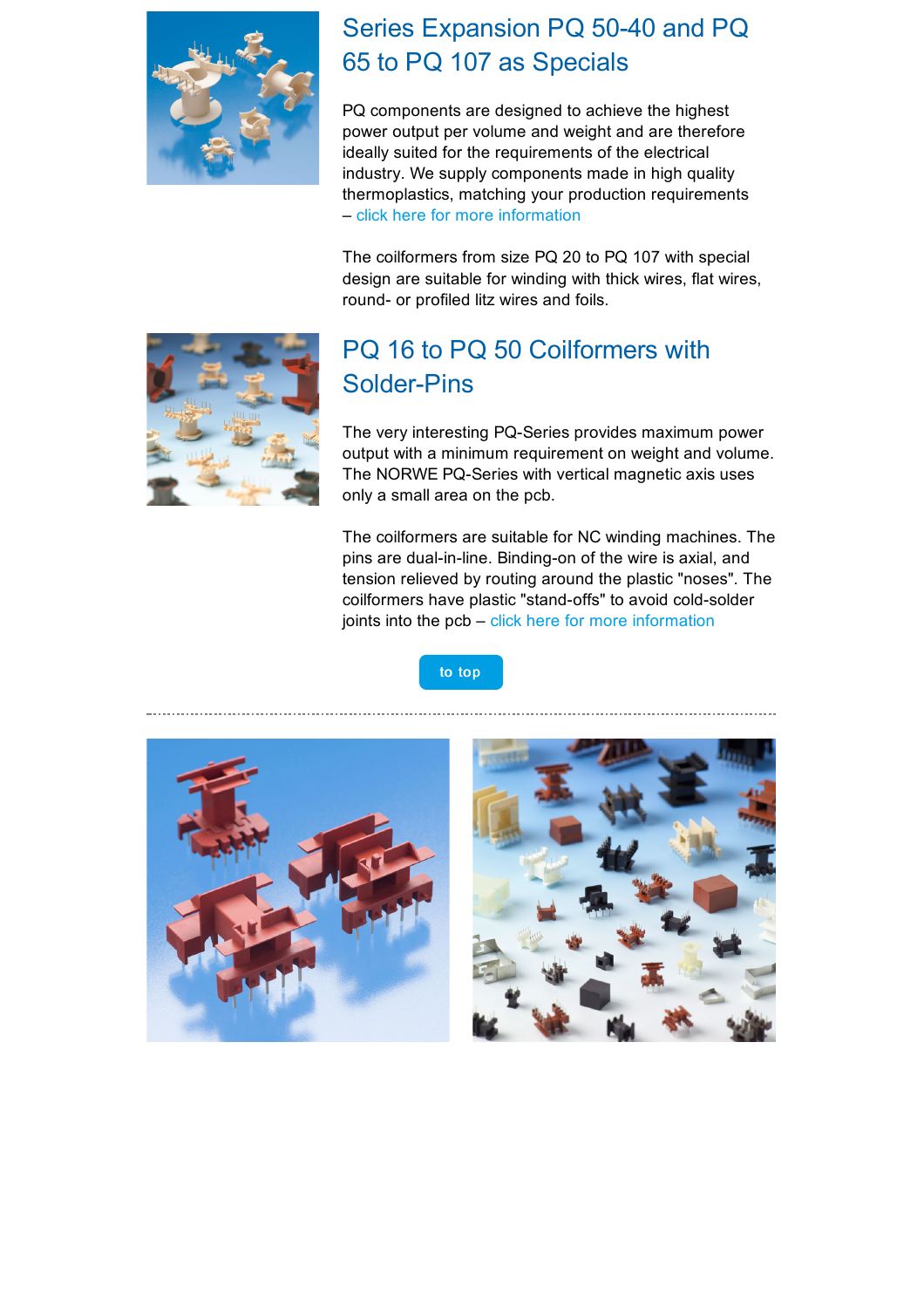#### Series EE horizontal with longer creepagedimensions

NORWE now is preparing to expand the series of EE/M coilformers horizontal EE 12.6 to EE 25 with longer creepage-dimensions between ferrite and solder-pin. The design allows automatic winding also on NC winding machines. Special winding noses and also a wire routing provide tension-relief when binding on the wire. The coilformers have distance strips to avoid cold-solder joints into the PCB – click here for more [information](https://taadea104.emailsys1a.net/c/177/3129671/0/0/0/122485/2acca606b4.html?testmail=yes)

to [top](#page-0-0)

<span id="page-4-0"></span>

These industries appreciate both – our solutions and our special know-how, starting together in the development phase.

- Lighting technology
- e-mobility
- e-motor technology
- **Telecommunications**
- Medical technology
- Industrial electronics
- **Transformers manufacturing**
- Automation technology
- Alternative energy supply
- Aerospace
- **Sensor technology**
- Automotive suppliers

#### Take advantage of the experience and know-how of our team of specialists.

In close collaboration and consultation with you we design and manufacture your innovations functionally and economically. Based on our certified Environmental Management System our products are always of certified quality and optimized to meet your requirements, from small quantities to large-scale production.

And irrespective of whether your developments are intended to protect and safeguard a competitive advantage, or are part of a patent application, they enjoy absolute protection with us. – [Productnews](https://taadea104.emailsys1a.net/c/177/3129671/0/0/0/122621/8e0ef9a5aa.html?testmail=yes)



<span id="page-4-1"></span>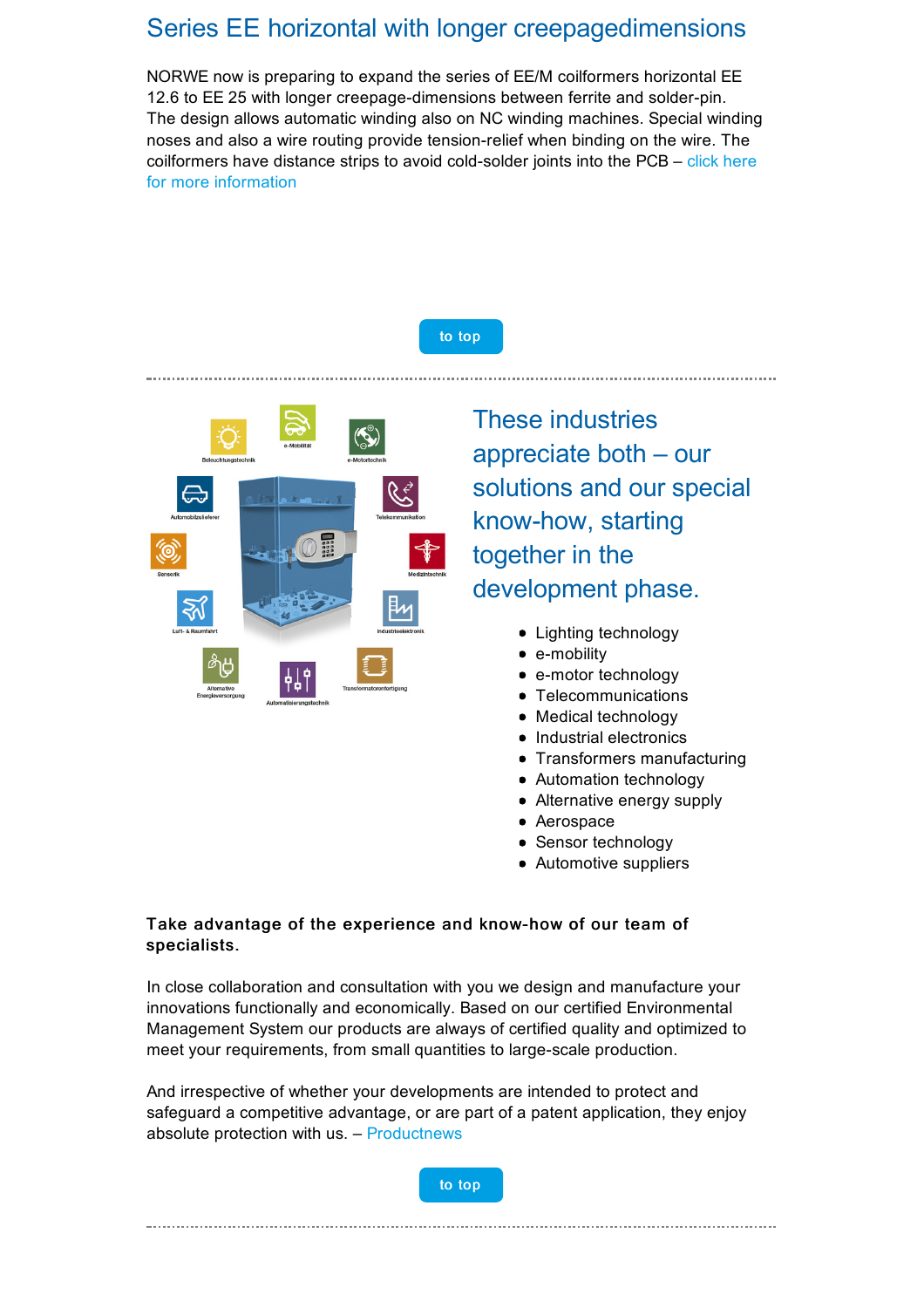

### Environmental protection in coilformer production

NORWE is aware that all activities with and around the products have a direct or indirect influence on the environment. 100% green energy for the whole production is a milestone which bears testimony to the fact that NORWE is sensitively and actively focused on environmental protection and constantly improved beyond the requirements for 50 years.

Our activities in environmental protection and other areas are in line with the United Nations Global Compact, the world's largest and most important initiative for corporate responsibility.

What has been achieved so far:

- photovoltaic system commissioned in 11/2019,
- in general, 100% green energy for production,
- one electric car used for all short local trips since 11/2019, and fueled with green energy, of course.

Our environmental management system and certification in accordance with DIN EN ISO [14001:2015](https://taadea104.emailsys1a.net/c/177/3129671/0/0/0/122613/08a9a74bcf.html?testmail=yes) underline the high priority placed on environmental protection at NORWE.

to [top](#page-0-0)

<span id="page-5-0"></span>

### Material with halogen-free flame protection

The maximum possible protection of people and environment has always been of great importance. This is documented by a certified environmental management system, of which one of the aims is an increased use of halogen-free flame-proofing systems.

NORWE can already offer alternative plastics with inherent or [halogen-free](https://taadea104.emailsys1a.net/c/177/3129671/0/0/0/122617/447a117250.html?testmail=yes) flame protection in many fields  $-$  you can find a complete list here